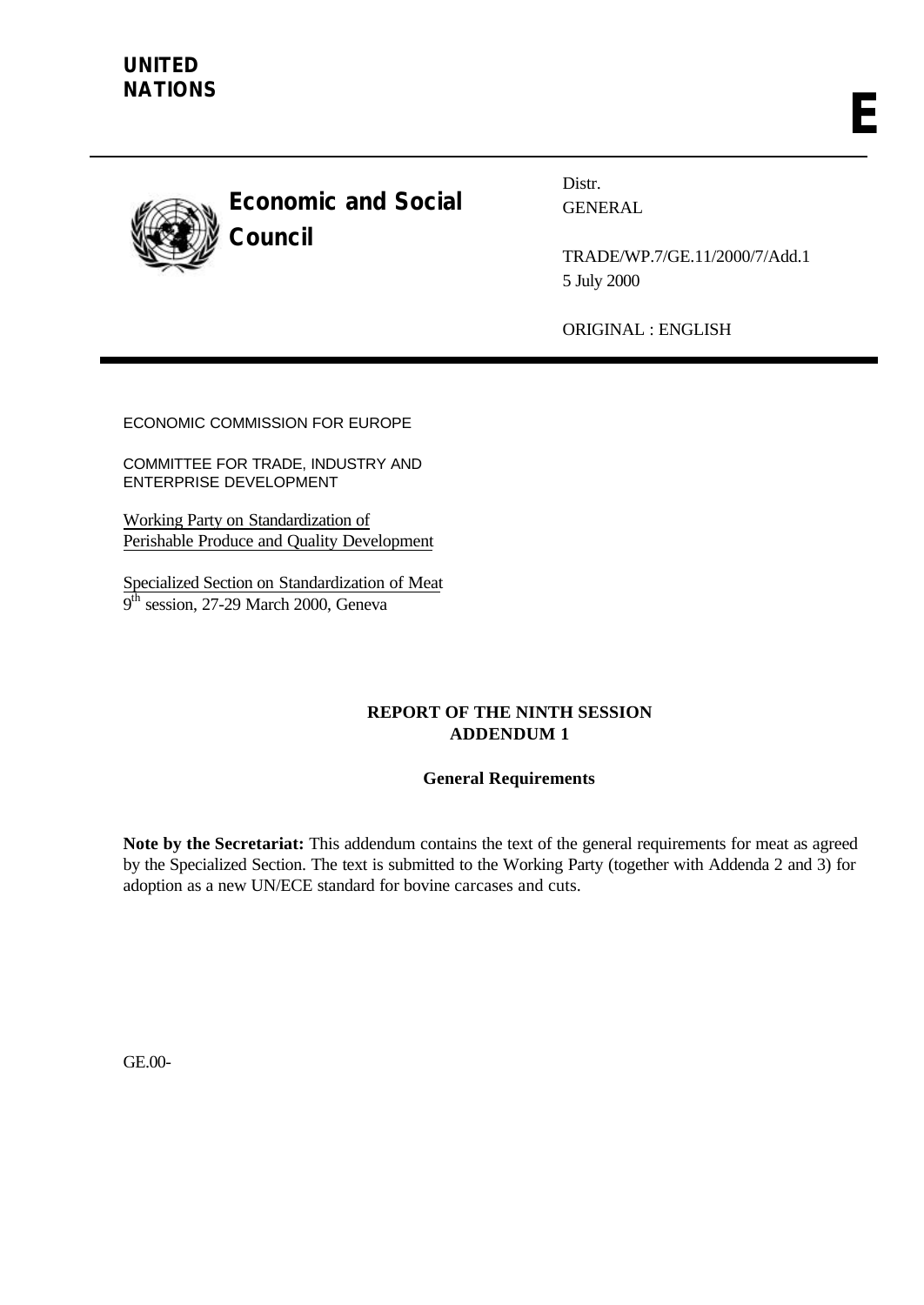### **GENERAL REQUIREMENTS**

STANDARDS FOR MEAT CARCASES AND CUTS

### **0.1.0 FOREWORD**

The purpose of this standard is to define and describe commercial quality and merchandising requirements of meat carcases and cuts moving into international trade as fit for human consumption. It is recognized that many other requirements of food standardization and veterinary control must be complied with to market meat across international borders. The standard does not attempt to prescribe those aspects which are covered elsewhere, and throughout the standard, such provisions are left to national or international legislation, or requirements of the importing country.

These general requirements for meat purchase specifications are recommended for use with the individual species-specific UN/ECE Standards for meat. For assurance that items comply with these detailed requirements, buyers may choose to enlist the services of an independent, unbiased third-party to ensure product compliance with a purchaser's specified options. The species specific standards include photographs of carcases and selected commercial cuts to facilitate a better understanding of the provisions with a view to ensuring a wide application in international trade.

The object of these standards is to describe all meat items commonly traded in international commerce. Trade industry members who believe additional items are needed or that existing items are inaccurate or no longer being traded are encouraged to contact:

Food Standards Officer UN/ECE Trade Division Palais des Nations CH - 1211 Geneva 10 SWITZERLAND Tel: (41) 22 917 2450 Fax: (41) 22 917 0041 E-mail: agristandards@unece.org

#### **0.2.0 SCOPE / APPLICATION**

This standard applies to meat Bovine, Porcine, Ovine, and Caprine carcases and / or associated cuts marketed as fit for human consumption. The purpose of this document is to provide a variety of options to purchasers for meat handling, packing and packaging, and conformity assessment which conforms to good commercial practice for meat and meat products intended to be sold in international trade. Contractors are responsible for delivering products that comply with all contractual and specification requirements and are advised to set up a quality control system designed to assure compliance.

The standard may contain references to other international agreements, standards and codes of practice which have the objective of maintaining the quality after dispatch and of providing guidance to governments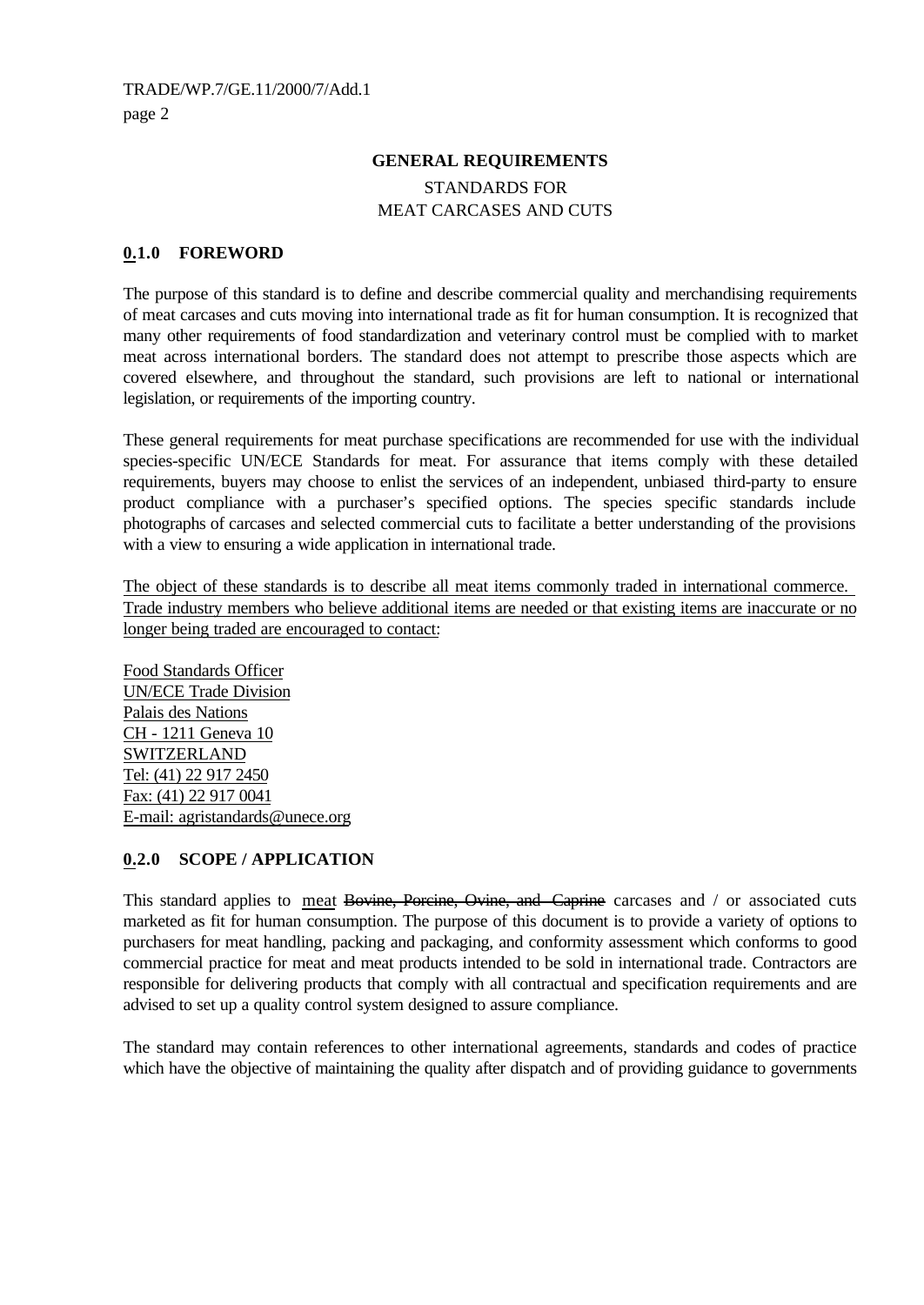on certain aspects of food hygiene, labelling and other matters which fall outside the scope of this standard. Codex Alimentarius Commission Standards, Guidelines, and Codes of Practice should be consulted as the competent international reference concerning health and sanitation requirements.

The UN/ECE has developed or is planning to develop standards for the following meat species/class categories:

- 1. Beef Bovine (2000 version published)
- 2. Veal (to be developed)
- 3. Pork Porcine (1998 version published)
- 4. Lamb Ovine (under development)
- 5. Goat Caprine (to be developed)
- 6. Other Mammalian meats and processed meat products (to be developed)
- 7. Chicken (under development)
- 8. Turkey (to be developed)
- 9. Other poultry products (to be developed)

#### **0.3.0 REGULATORY REQUIREMENT**

All meat will originate from animals slaughtered in establishments regularly operated under the applicable regulations pertaining to food safety and inspection.

#### **0.4.0 MEAT PROCESSING / HANDLING**

### **0.4.1 PROVISIONS CONCERNING REFRIGERATION**

Meat may be presented chilled, frozen or deep-frozen. Ambient temperatures should be such throughout the supply chain to ensure uniform internal product temperatures as follows:

**(A) Chilled:** product maintained at not less than -1.5°C or more than +7°C at any time following the post-slaughter chilling process.

**(B) Frozen:** product maintained at not exceeding –12°C at any time after freezing.

**(C) Deep-frozen:** product maintained at not exceeding –18°C at any time after freezing.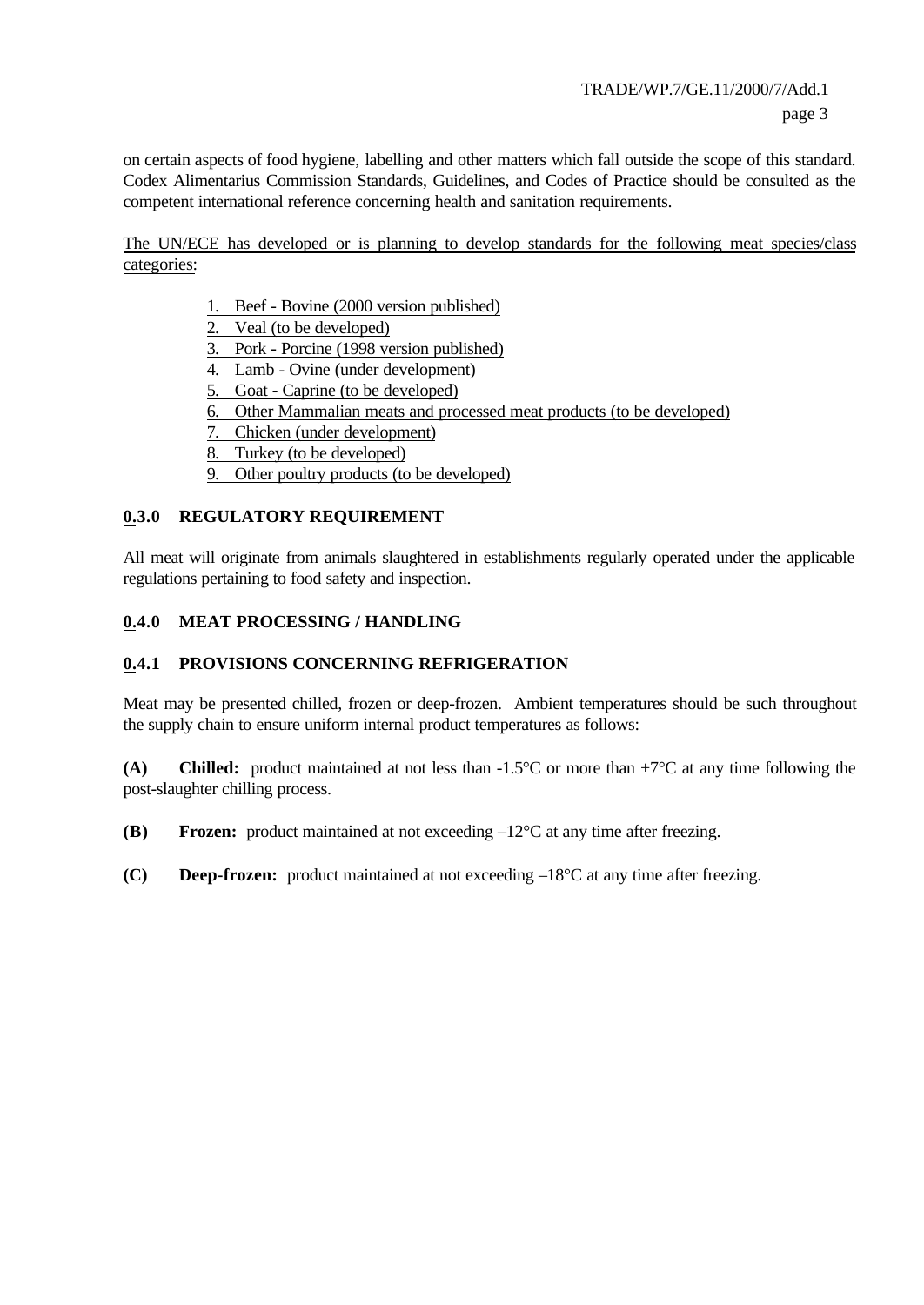page 4

# **0.4.2 PROVISIONS CONCERNING CONDITION OF THE MEAT**

- (A) Carcases/cuts must be:
	- 1. Intact, taking into account the presentation.
	- 2. Free from visible blood clots, or bone dust.
	- 3. Free from any visible foreign matter (e.g. dirt, wood, metal particles  $\frac{1}{1}$ ).
	- 4. Free of offensive odours.
	- 5. Free of obtrusive bloodstains.
	- 6. Free of unspecified protruding or broken bones.
	- 7. Free of contusions. <sup>2</sup>
	- 8. Free from freezerburn. <sup>3</sup>
- (B) Cutting, trimming, and boning of cuts shall be accomplished with sufficient care to maintain cut integrity and identity, and avoid scores in the lean. Ragged edges shall be removed close to the lean surfaces. Except for cuts that are separated through natural seams, all cross-sectional surfaces shall form approximate right angles with the skin surface. Minimal amounts of lean, fat, or bone shall be included on a cut from an adjacent cut. For boneless cuts, all bones, cartilage, and surface lymph glands shall be removed.

# **0.4.3 PROVISIONS FOR FAT LIMITATIONS AND EVALUATING FAT THICKNESS IN CERTAIN CUTS**

The purchaser can specify the maximum fat thickness of carcases, sides and cuts. Allowable fat limitations are as follows:

- 1. Pealed Denuded, Surface Membrane Removed
- 2. Pealed Denuded

 $\overline{a}$ 

- 3. Practically Free of Fat (75% Lean surface exposed)
- 4. Nominated Maximum fat thickness in mm.
- 5. Specified Chemical Lean (i.e., Trimmings)

Trimming of external fat shall be accomplished by smooth removal along the contour of underlying muscle surfaces. Beveled fat edges alone do not substitute for complete trimming of external surfaces when required. Fat thickness requirements may apply to surface fat (subcutaneous and / or exterior fat in relation to the item), and seam (intermuscular) fat as specified by the purchaser. Two definitions are used to describe fat trim limitations:

<sup>&</sup>lt;sup>1</sup> When specified by the purchaser, meat items will be subject to metal particle detection.

<sup>&</sup>lt;sup>2</sup> Contusions having a material impact on any product are not permitted.

<sup>3</sup> Freezer-burn is localized or widespread areas of irreversible surface dehydration indicated, in part or all, by changes from original colour (usually paler), flavour (flavourless), smell (rancid), and / or tactile properties (dry, spongy).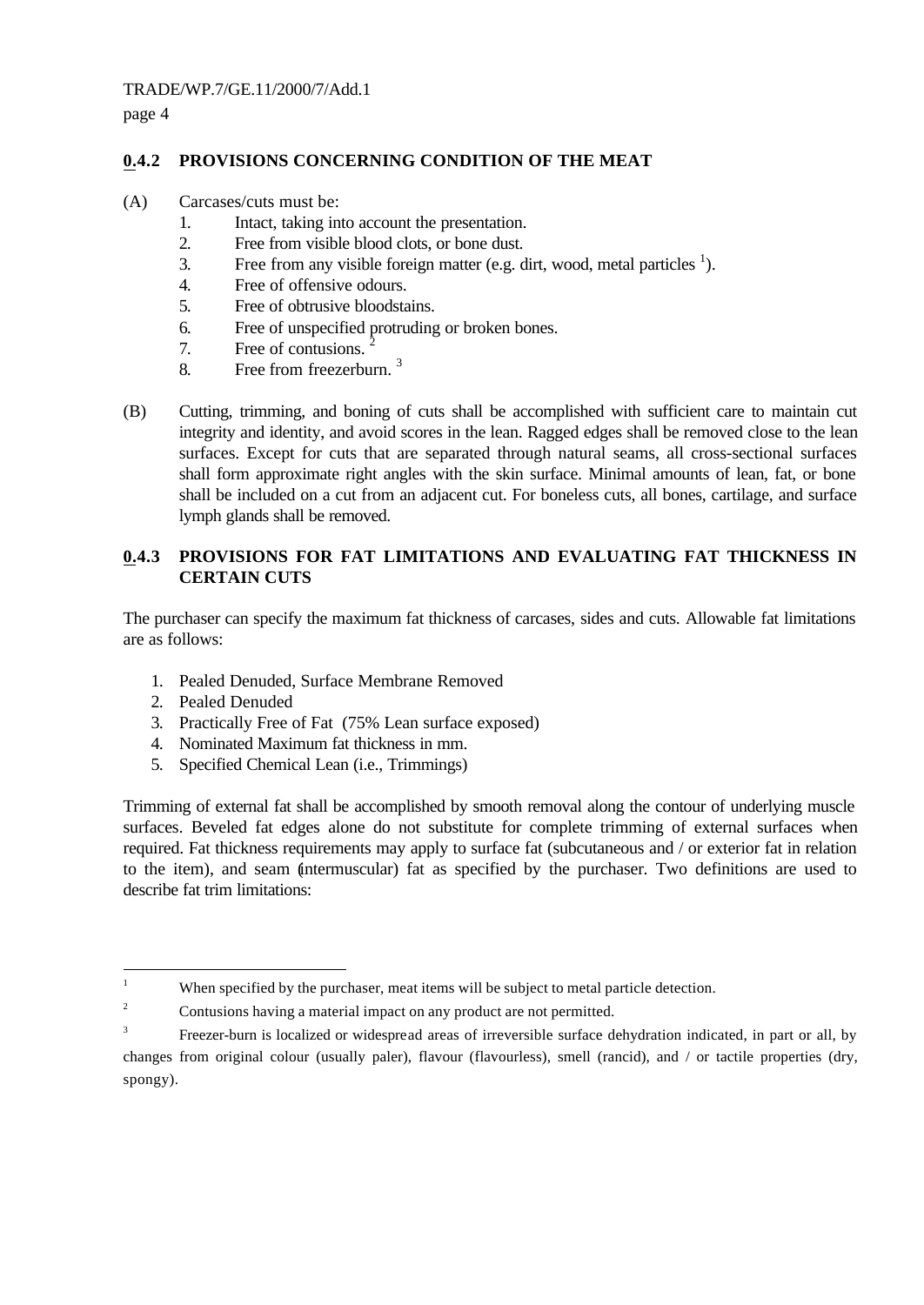- 1. Maximum fat thickness at any one point. Evaluated by visually determining the area of a cut which has the greatest fat depth, and measuring the thickness of the fat at that point.
- 2. Average (mean) fat thickness. Evaluated by visually determining and taking multiple measurements of the fat depth of areas where surface fat is evident only. Average fat depth is determined by computing the mean depth in those areas.



Actual measurements of fat thickness (depth) are made on the edges of cuts by probing or scoring the overlying surface fat in a manner that reveals the actual thickness and accounts for any natural depression or seam which could affect the measurement. When a natural depression occurs in a muscle, only the fat above the portion of the depression which is more than 19 mm/ 3/4" in width is considered (known as bridging; See Figure 1). When a seam of fat occurs between adjacent muscles, only the fat above the level of the involved muscles is measured (known as planing; See Figure 1).

However, when fat limitations for Peeled/Denuded $^4$  or Peeled/Denuded, Surface Membrane Removed $^5$  are specified, the bridging method shall be used for evaluating fat above a natural depression in a muscle and fat occurring between adjacent muscles.

 4 Peeled/Denuded – The term "Peeled" implies surface fat and muscle separation through natural seams so that the resulting cut's seamed surface ("silver" or "blue tissue") is exposed with remaining "flake" fat not to exceed 1.0 inch (2.5cm) in the longest dimension and/or 0.125 inch (3mm) in depth at any point. The term "denuded" implies all surface fat is removed so that the resulting cuts seamed surface ("silver" or "blue tissue") is exposed with remaining "flake" fat not to exceed 1.0 inch (2.5cm) in any dimension and/or 0.125 inch (3mm) in depth at any point.

<sup>5</sup> Peeled/Denuded, Surface Membrane Removed – When the surface membrane ("silver" or "blue tissue") is required to be removed (skinned), the resulting cut surface shall expose at least 90 percent lean with remaining "flake" fat not to exceed 0.125 inch (3mm) in depth.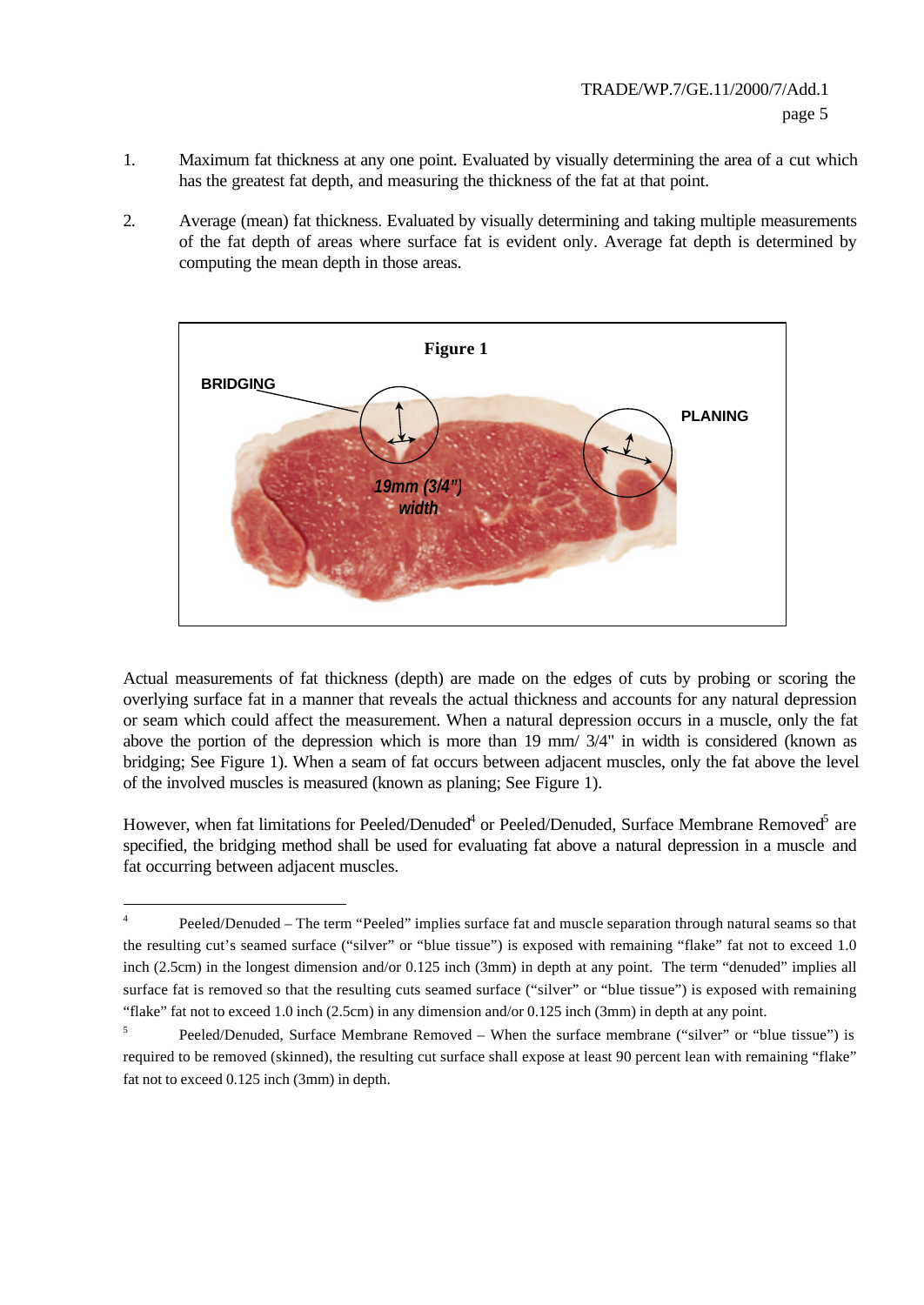page 6

# **0.4.4 PROVISIONS CONCERNING MEAT AND FAT COLOUR AND pH**

Normally, lean meat and fat, depending on the specific species, demonstrates a characteristic colour and pH. Specific provisions concerning the evaluation of lean and fat color, and pH are contained within the species specific standards.

# **0.4.5 PROVISIONS CONCERNING ORIGIN AND PRODUCTION HISTORY**

These provisions are optional, however, the purchaser can require the seller to provide proof (see paragraph 4.8) of documentary procedures for validation purposes. Information under the following three headings is included in the species-specific standards.

- 1. Production Systems
- 2. Feeding Systems
- 3. Animal Identification

### **0.4.6 PROVISIONS CONCERNING PACKING, STORAGE, AND TRANSPORT**

The packaging (or prepackaging) is the primary covering of a product and must be of food grade materials. The packing is the secondary covering containing the packaged products. During the storage and transport, the meat must be packaged to the following minimum requirements:

#### **(A) Carcases and quarters**

- 1. Chilled with or without packaging
- 2. Frozen / deep frozen packed to protect the products

#### **(B) Cuts**

- 1. Chilled
	- a. I.W. (Individually wrapped)
	- b. Bulk packaged (plastic or wax-lined container)
	- c. Vacuum-packed (VP)
	- d. Modified atmosphere packaging (MAP)
	- e. Other
- 2. Frozen / deep frozen
	- a. I.W. (Individually wrapped)
	- b. Bulk packaged (plastic or wax-lined container)
	- c. Vacuum-packed
	- d. Other

The conditions of storage before dispatch and the equipment used for transportation shall be appropriate to the physical and in particular the thermal condition of the meat (chilled, chilled in a modified atmosphere, frozen, or deep-frozen) and shall be in accordance with the requirements of the importing country. Attention is drawn to the provisions of the Agreement on the International Carriage of Perishable Foodstuffs and on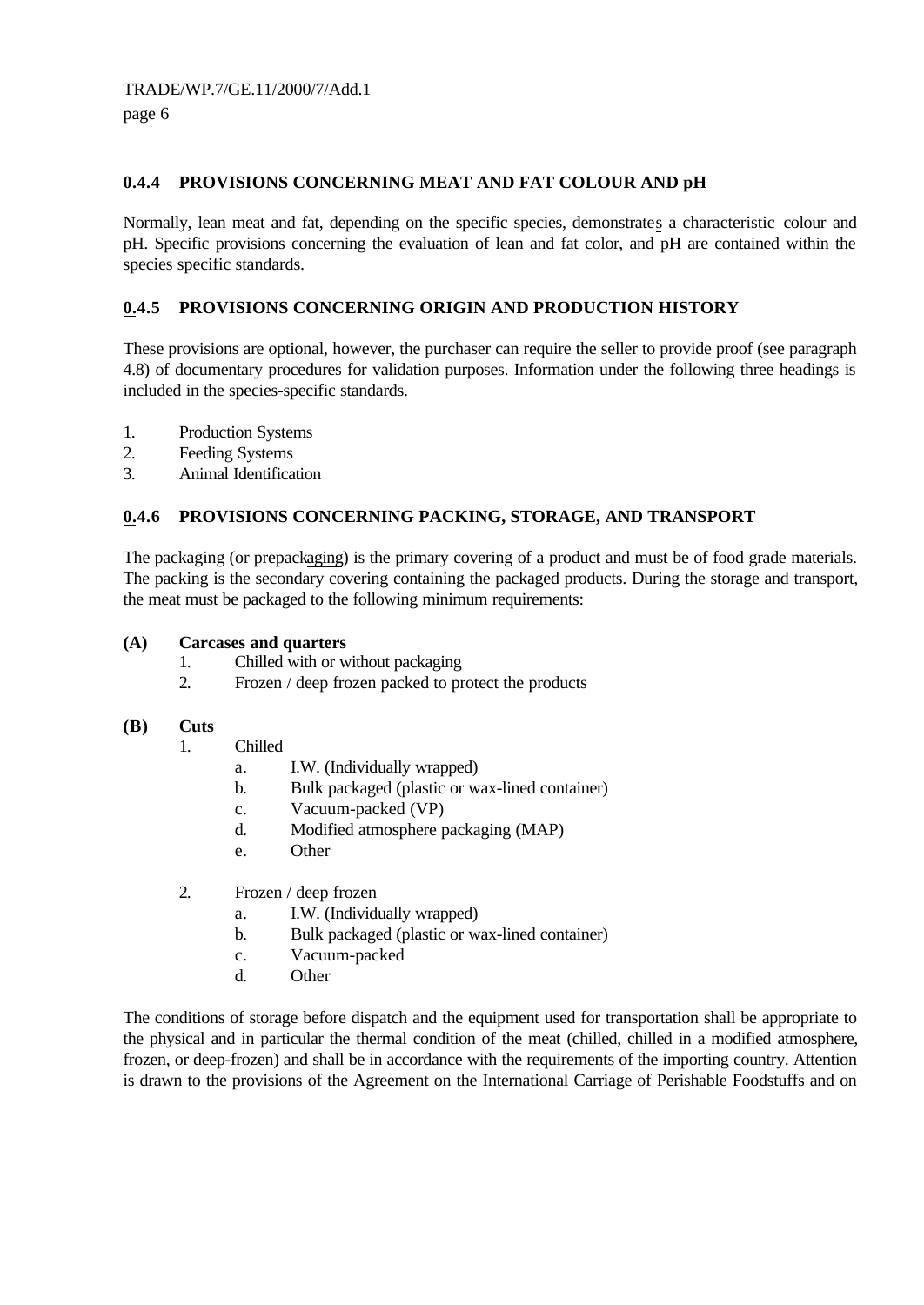the Special Equipment to be Used for Such Carriage (ATP).

# **0.4.7 LABELLING INFORMATION TO BE MENTIONED ON OR FIXED TO THE MARKETING UNITS OF MEAT**

Without prejudice to national requirements of the importing countries, the following table contains information that must be listed on product labels, as designated by an "x", for unpackaged carcases, quarters, and cuts, and for packaged or packed meat items.

| <b>LABELLING INFORMATION</b>                   | <b>UNPACKAGED</b><br>CARCASES,<br><b>QUARTERS</b><br><b>AND CUTS</b> | <b>PACKAGED</b><br><b>OR</b><br><b>PACKED</b><br><b>MEAT</b> |
|------------------------------------------------|----------------------------------------------------------------------|--------------------------------------------------------------|
| Health stamp                                   | X                                                                    | Χ                                                            |
| Slaughter number or batch number               | X                                                                    | X                                                            |
| Slaughter date                                 | X                                                                    |                                                              |
| Packaging date                                 |                                                                      | X                                                            |
| Name of the product                            |                                                                      | X                                                            |
| Use-by information as required by each country |                                                                      | X                                                            |
| Storage methods: chilled, frozen, deep-frozen  |                                                                      | X                                                            |
| Storage conditions                             |                                                                      | X                                                            |
| Details of packer or retailer                  |                                                                      | $X^6$                                                        |
| Quantity (number of pieces)                    |                                                                      | $\mathrm{X}\,{}^1$                                           |
| Net weight                                     |                                                                      | $\mathrm{X}^{\mathrm{1}}$                                    |

There are also several other production, processing and quality factors that may need to be listed on the product label or associated documentation, amongst which are:

- ♦ pH, lean and fat colour
- production and processing systems
- $classification / grading$
- slaughtering procedures
- $\bullet$  characteristics of the livestock, production and feeding systems  $\frac{7}{2}$

Where appropriate details of these factors can be found in the species specific sections.

 6 This information can also be provided in accompanying documentation.

<sup>7</sup> To communication on these elements appropriate systems of traceability will be described in annexes to the species specific standards.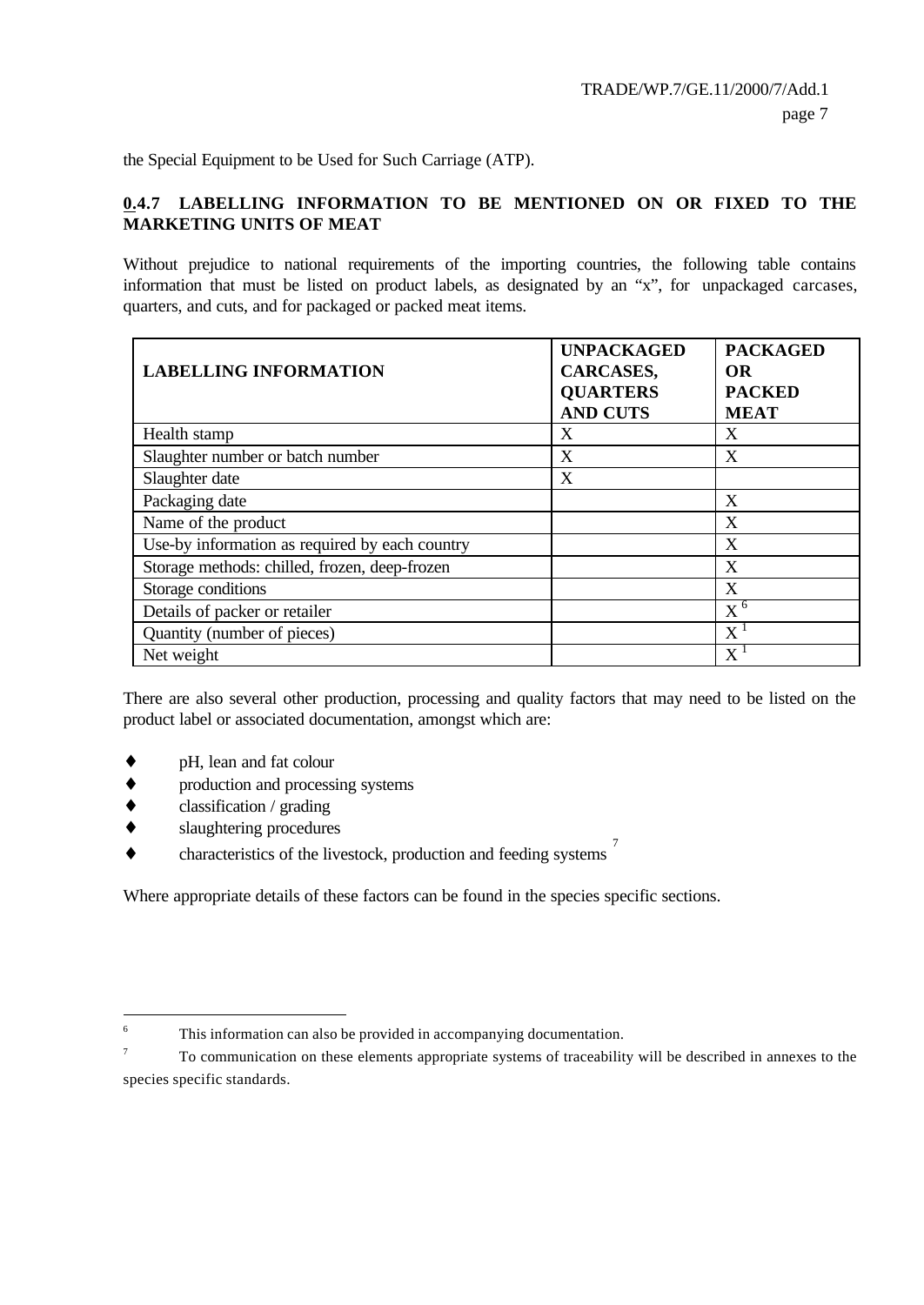$\overline{a}$ 

# **0.4.8 AUTHORITY FOR CONFORMITY ASSESSMENT**

In addition to detailed product descriptions, this standard includes an option for purchasers to voluntarily select a conformity assessment authority within each contract. Conformity assessment authorities voluntarily selected by purchasers will apply and / or assign merchandising criteria and assist with resolution of claims in contractual disputes.

Each conformity assessment authority listed, if selected voluntarily in a contractual agreement, will be wholly responsible for third party assessment of compliance with the standards detailed herein, based on that authorities` operating methodology. Additionally, voluntarily selected authorities can determine characteristics to be utilized for merchandising criteria on the part of the purchaser based on standards and methodology specific to that authority under secondary lists of merchandising options, contained in this document, that are related to palatability, yields, or other quality / value related characteristics of the product.

If dispute resolution is considered important between trading partners and is addressed and included as part of the contractual language between traders, purchasing entities first can voluntarily select a conformity assessment authority that will have the final responsibility for determining compliance of a product with the contractual agreement based on the standards contained herein, inclusive of any additional requirements specified in the contract. Conformity assessment for compliance can voluntarily be mandated at the point of origin, prior to shipping, or can be obtained strictly on an "as-needed" basis to resolve a contractual dispute. When a claim is filed against a supplier, the parties should be obligated to comply with the findings of their voluntarily selected third party conformity assessment authority if such an authority is designated at the time of contract initiation.

If an authority for determining compliance is voluntarily selected by the purchasing entity, that purchasing entity also will have access to additional services or procedures provided by that specific authority, e.g., carcase classification and certification services, quality systems certification services, etc.

Suppliers in some nations may be required to submit product or management systems for certification based on the laws and regulations of their country. Such mechanisms for conformity assessment should be selected by the purchasing entity in the contractual language as the authority option for binding conformity assessment.

#### **0.4.8.1 Use of Logo – Certification Requirements**

The UN / ECE logo is a trademark of UN / ECE and must not be used without the written permission of UN / ECE through an Accredited Certifying Authority.<sup>8</sup> Permission will only be granted on such terms and conditions as UN /ECE determines from time to time.

<sup>8</sup> An Accredited Certifying Authority means a body which is listed at Annexure? Which is:

<sup>(</sup>a) accredited by UN / ECE to certify enterprise quality management systems and

<sup>(</sup>b) approved by UN / ECE to conduct audits of certified enterprises in accordance with these Standards

<sup>(</sup>c) an official State-run (or State-controlled) Control body.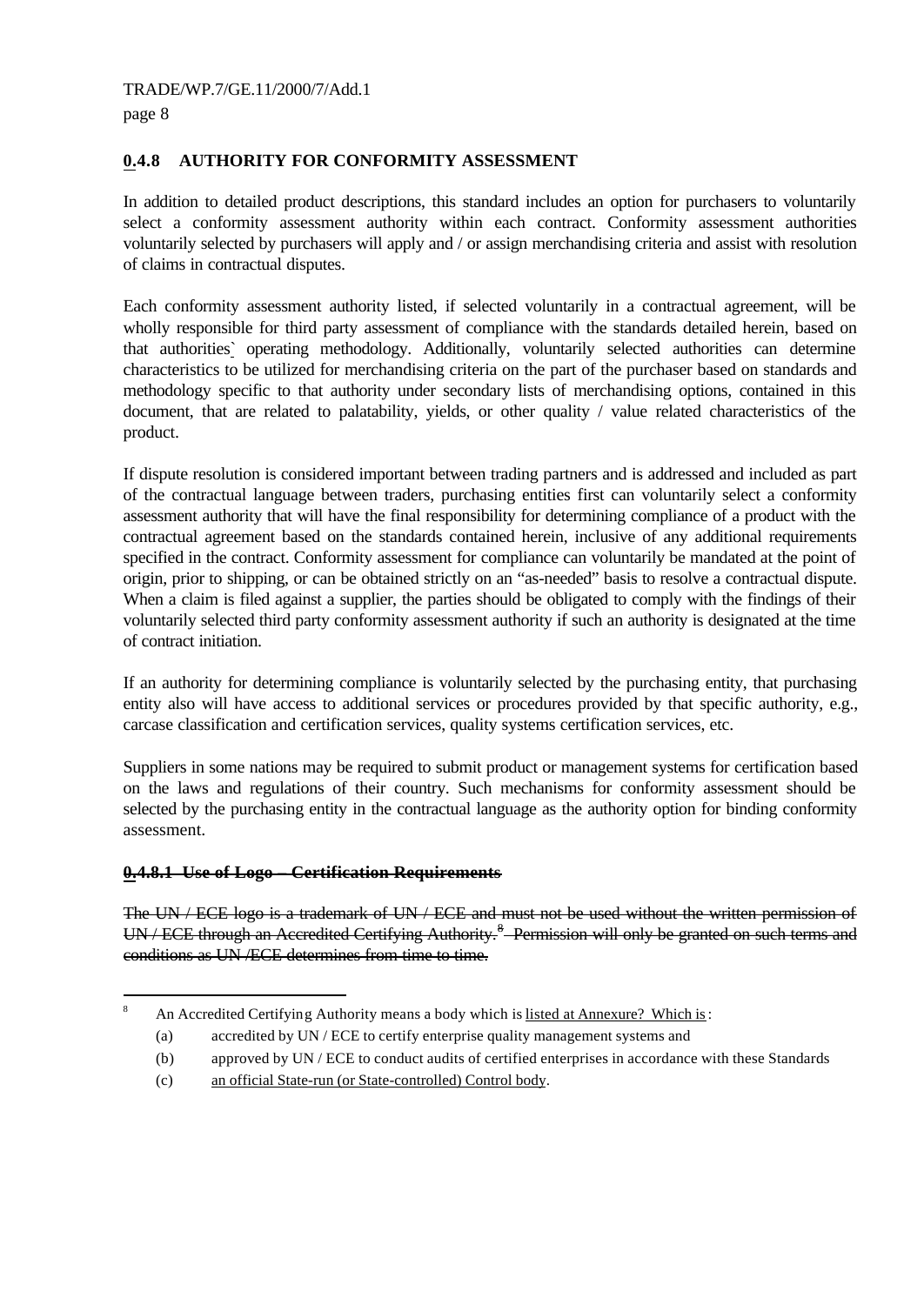For the purposes of these Standards, certification means a certificate awarded to an enterprise which has demonstrated, to the satisfaction of an Accredited Certifying Authority, compliance with these Standards and any other certification requirements as published from time to time.

Each certified enterprise must establish and maintain a quality management system approved by Accredited Certifying Authority. The minimum acceptable standard of quality management system is alignment with the relevant equivalent elements of the ISO 9002:1994 Standard for Supplier Quality Systems, as applicable to maintenance of integrity of the requirements of these Standards.

Each certified enterprise must at all times demonstrate to the satisfaction of an Accredited Certifying Authority that there are at all times sufficient trained staff to accurately apply these Standards.

Other descriptions and markings (including enterprise brands used on carcases, carcase tickets, carton labels and other wraps) must not conflict or be likely to be confused with these Standards.

# **0.4.9 EAN·UCC CODIFICATION SYSTEM**

The EAN•UCC System is utilized in these standards as the recommended standard codification system to enhance the communication between buyers and sellers and third party conformity assessment entities. It is an identification and communication system standardized for use across international borders, which is managed by EAN International, together with national EAN coding authorities around the world, and by the Uniform Code Council (UCC) in the USA and Canada. The system is designed to overcome the limitations of using company, industry or country specific coding systems and to make trading much more efficient and responsive to customers.

The use of the EAN•UCC System improves the efficiency and accuracy of international trade and product distribution by unambiguously identifying goods, services and locations.

It is also used in electronic data interchange (EDI). EAN/UCC codes can be represented by data carriers (bar code symbols) to enable their electronic reading wherever required in the trading process. As well as providing unique identification, this system also allows for additional information, such as the UN/ECE meat carcases and cuts standards, use by best before dates, weight, batch and serial numbers to be shown in bar coded format.

The codes utilized to describe meat carcases and cuts are presented within the species-specific UN/ECE standards. They are coded in the form of identification numbers, which are represented by means of an EAN•UCC Application Identifier in the UCC/EAN -128 standard. An EAN•UCC Application Identifier is a prefix used to identify the meaning and format of the data that follows it. It is an open standard, which can be used and understood by all companies in the trading chain, regardless of the company that originally issued the codes.

Use of UCC/EAN -128 standard is recommended to enhance the communication between buyers and sellers, and third party conformity assessment entities.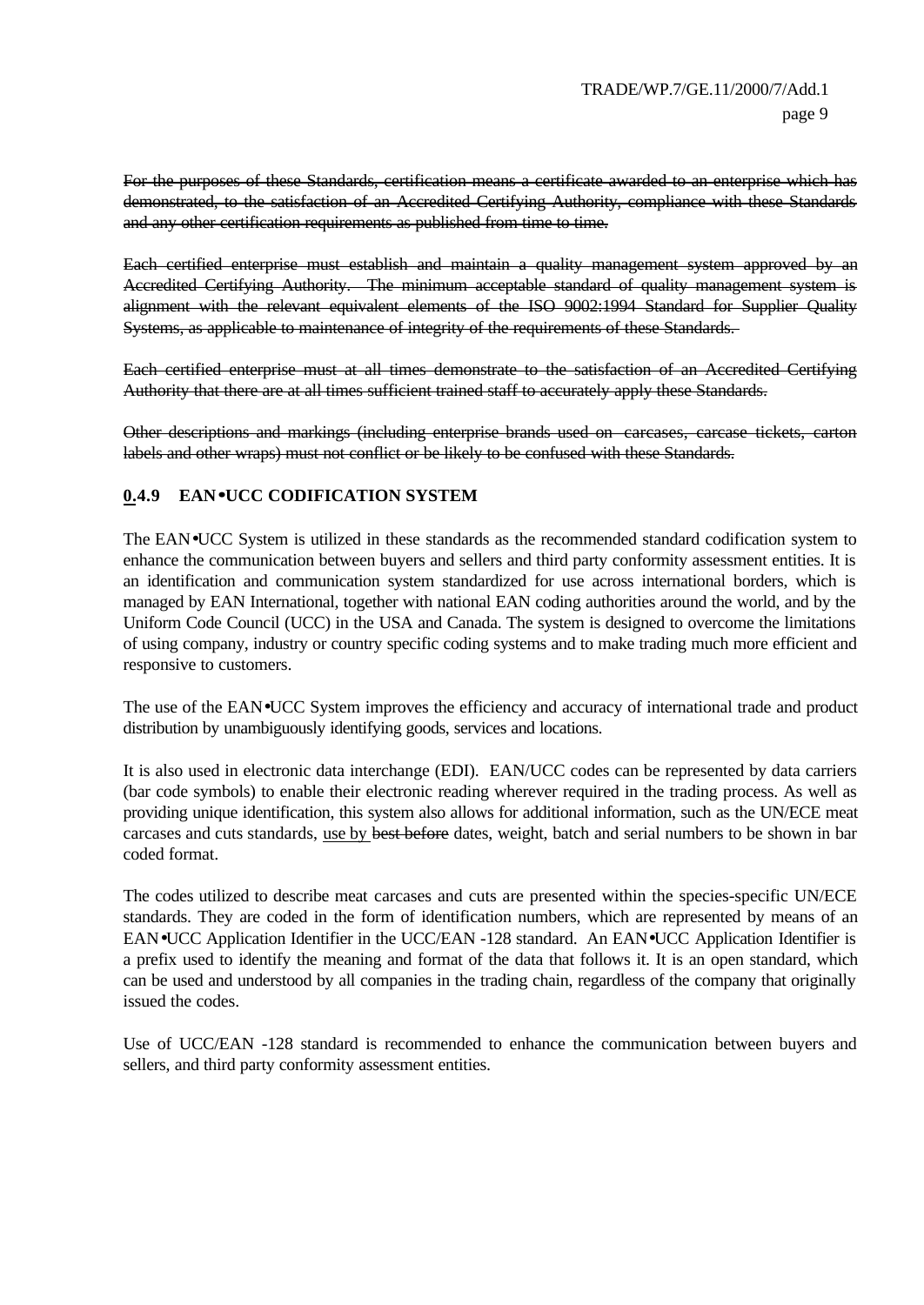TRADE/WP.7/GE.11/2000/7/Add.1 page 10

#### **Example No. 1:**

(01) 91234567890121 (3102) 000076 (240) 11643530104000105000 (15) 19990801 (10) 000831

- (01) Global Trade Item Number (GTIN)
- (3102) Net Weight, kilograms
- (240) UN/ECE Standard code
- (15) Use by date
- (10) Batch number

#### **Example No. 2:**

#### (01)99312345678917 (3102)004770 (13)000105 (21)12345678

- (01) Global Trade Item Number (GTIN)
- (3102) Net Weight, kilograms
- (13) Slaughter/Packing Date
- (21) Serial Number